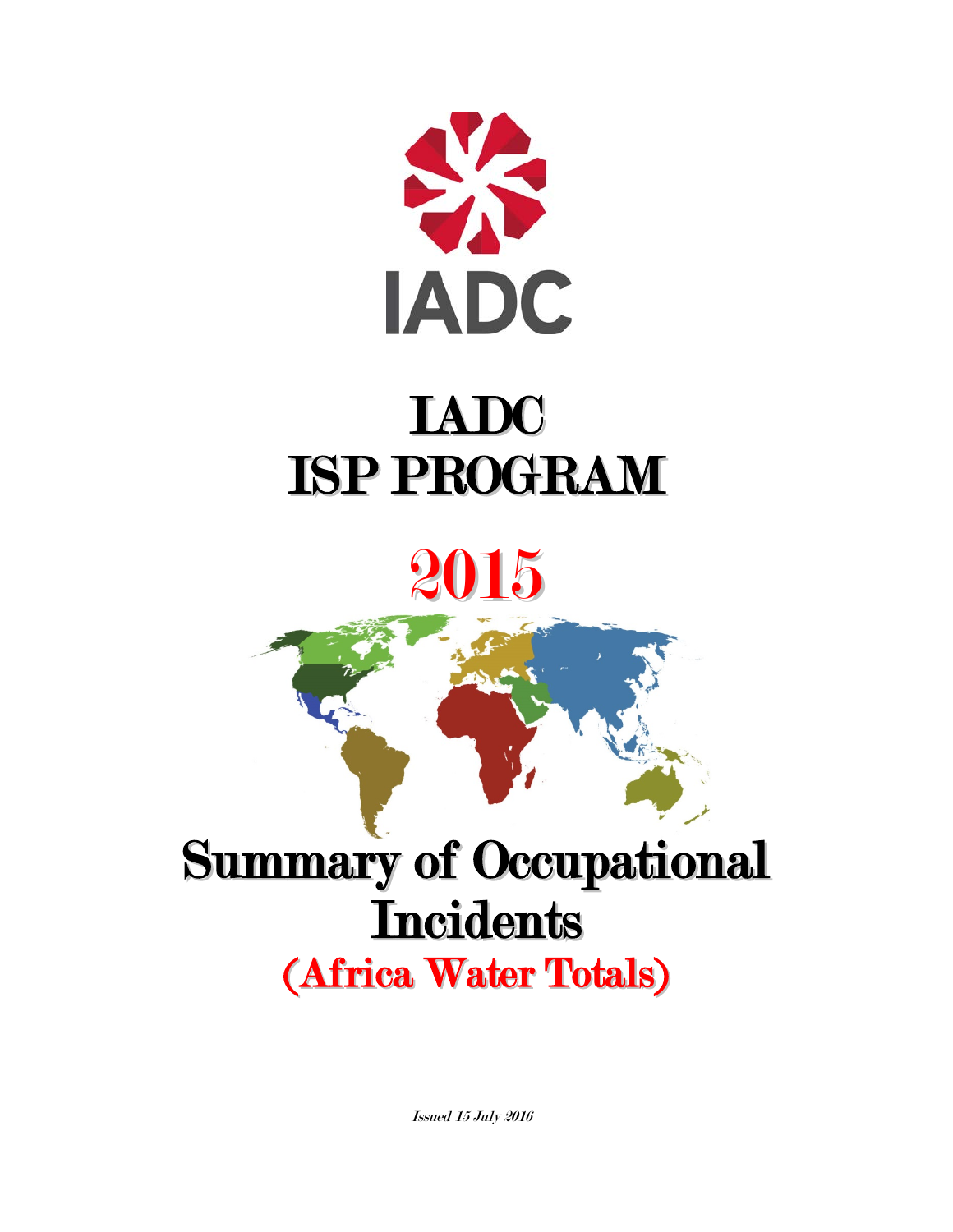## Table of Contents

**(Table of Contents is Hyperlinked, Just click on Topic & go)**

| Africa Water Total Lost Time Incidents by Time in Service (Chart 15) 16  |  |
|--------------------------------------------------------------------------|--|
| Africa Water Total Recordable Incidents by Time in Service (Chart 16) 17 |  |
|                                                                          |  |
| Africa Water Total Recordable Incidents by Time of Day (Chart 18) 19     |  |
|                                                                          |  |
|                                                                          |  |
| IADC 2015 AFRICA WATER PARTICIPANT DETAIL BY CATEGORY (TABLE 2) 22       |  |
|                                                                          |  |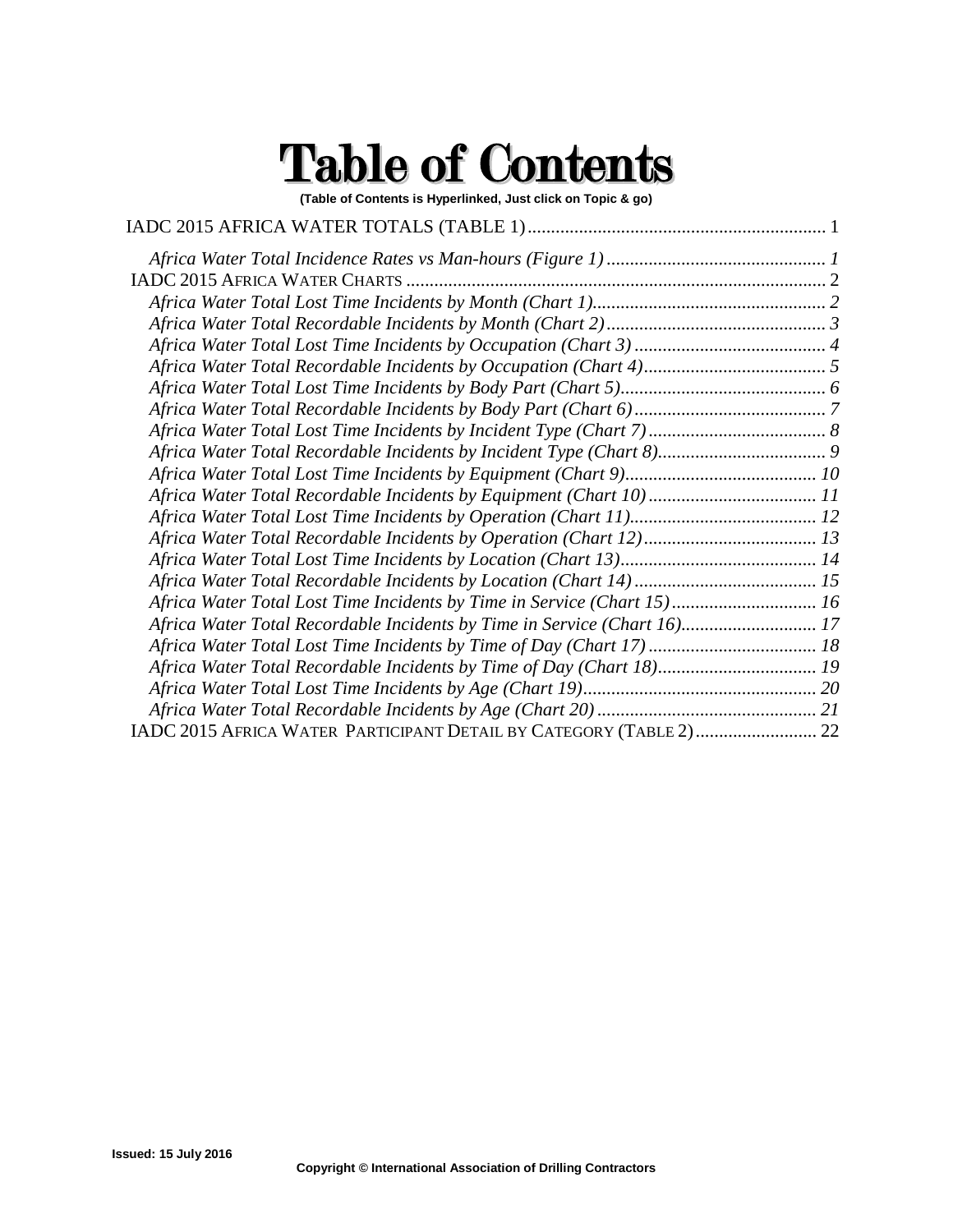

### **IADC 2015 Africa Water Totals (Table 1)**

<span id="page-2-0"></span>

|                                          | <b>Totals</b> |
|------------------------------------------|---------------|
| <b>Total Manhours</b>                    | 27,933,397    |
| <b>Total Medical Treatment Incidents</b> | 17            |
| <b>Total Restricted Work Incidents</b>   | 18            |
| <b>Total Lost Time Incidents</b>         | 13            |
| <b>Total Fatalities</b>                  | 0             |
| <b>Total Recordables</b>                 | 48            |
| <b>MTO Incidence Rate</b>                | 0.12          |
| <b>RWC Incidence Rate</b>                | 0.13          |
| <b>LTI Incidence Rate</b>                | 0.09          |
| <b>LTI Frequency Rate</b>                | 0.47          |
| <b>DART Incidence Rate</b>               | 0.22          |
| <b>DART Frequency Rate</b>               | 1.11          |
| <b>Recordable Incidence Rate</b>         | 0.34          |
| <b>Recordable Frequency Rate</b>         | 1.72          |

MEDICAL TREATMENT INCIDENCE RATE = MTOs X 200,000 / MANHOURS (LTIs NOT INCLUDED) RESTRICTED WORK INCIDENCE RATE = RWCs X 200,000 / MANHOURS (LTIs NOT INCLUDED) LOST TIME INCIDENCE RATE -( LTIs+FTLs) X 200,000 / MANHOURS LOST TIME FREQUENCY RATE = (LTIs+FTLS) X 1,000,000 / MANHOURS DART INCIDENCE RATE - (LTIs+FTLs+RWCs) X 200,000 / MANHOURS DART INCIDENCE RATE - (LTIs+FTLs+RWCs) X 1,000,000 / MANHOURS RECORDABLE INCIDENCE RATE = RECORDABLES X 200,000 / MANHOURS RECORDABLE FREQUENCY RATE = RECORDABLES X 1,000,000 / MANHOURS **Companies Reporting: Water – 25**

#### <span id="page-2-1"></span>**2.5 50000000 45000000 2 40000000 35000000** Incidence Rate **Incidence Rate 1.5 30000000** -hours **Man-hours 25000000** ±<br>≌<br>20000000 2 **1 15000000 10000000 0.5 5000000 0 0 2015 2002 2003 2009 2010 2012 2013 2001 2004 2005 2006 2007 2008 2014** 201 LTI Rate **-0**-Rec. Rate -0-DART Rate -0-Man-hours

#### **Africa Water Total Incidence Rates vs Man-hours (Figure 1)**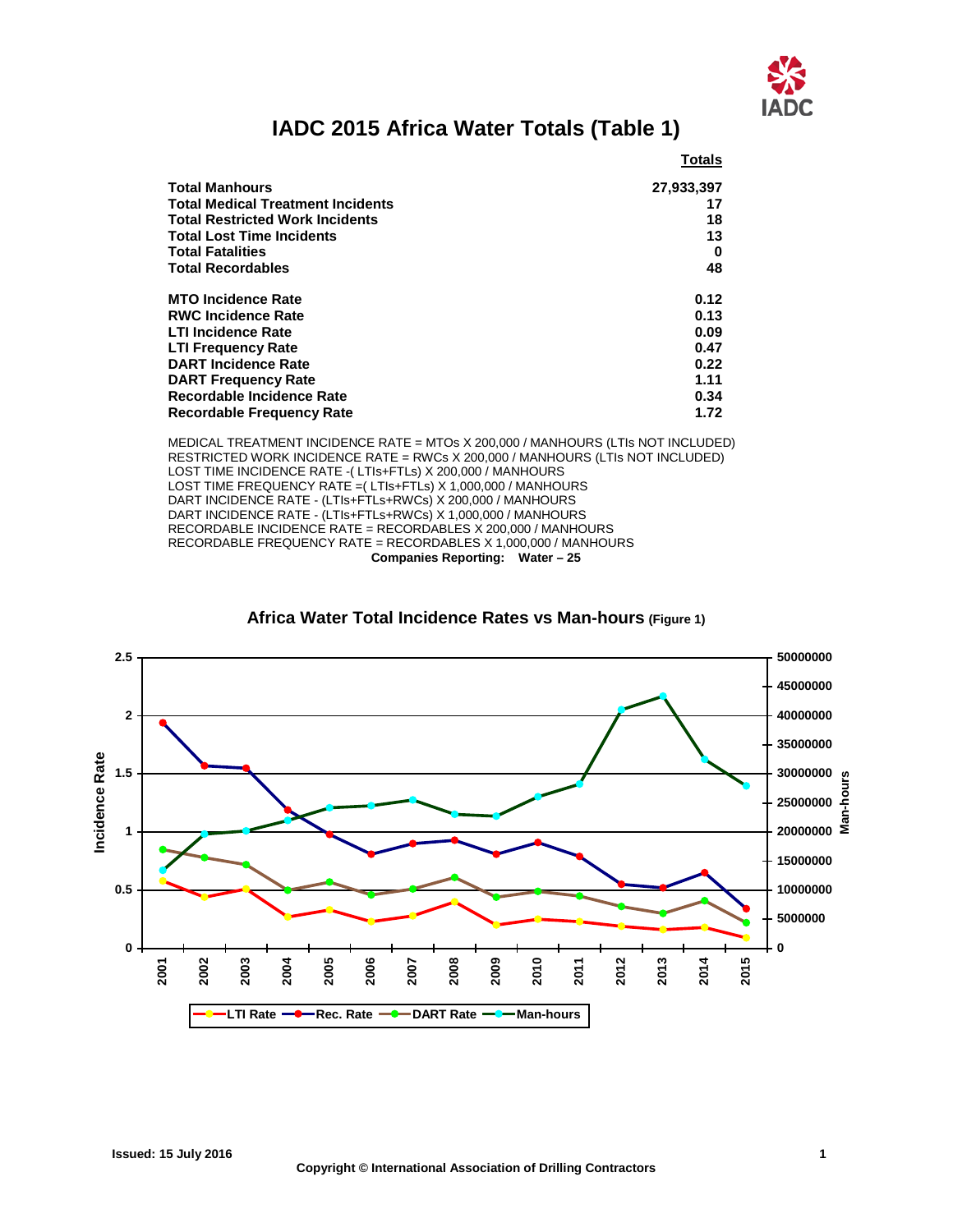

#### **IADC 2015 Africa Water Charts Africa Water Total Lost Time Incidents by Month (Chart 1) Based on 13 Incidents**

<span id="page-3-1"></span><span id="page-3-0"></span>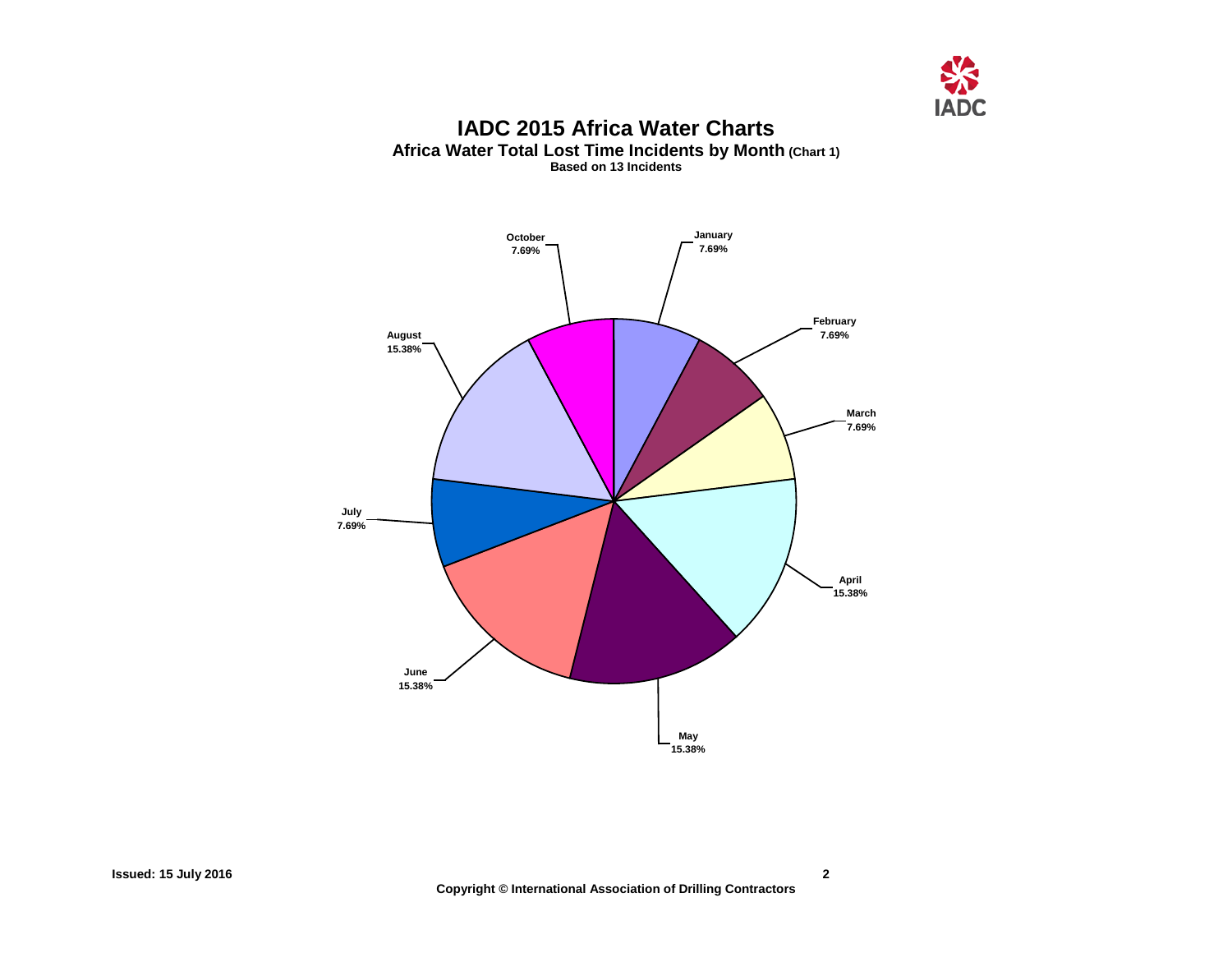

#### **Africa Water Total Recordable Incidents by Month (Chart 2) Based on 48 Incidents**

<span id="page-4-0"></span>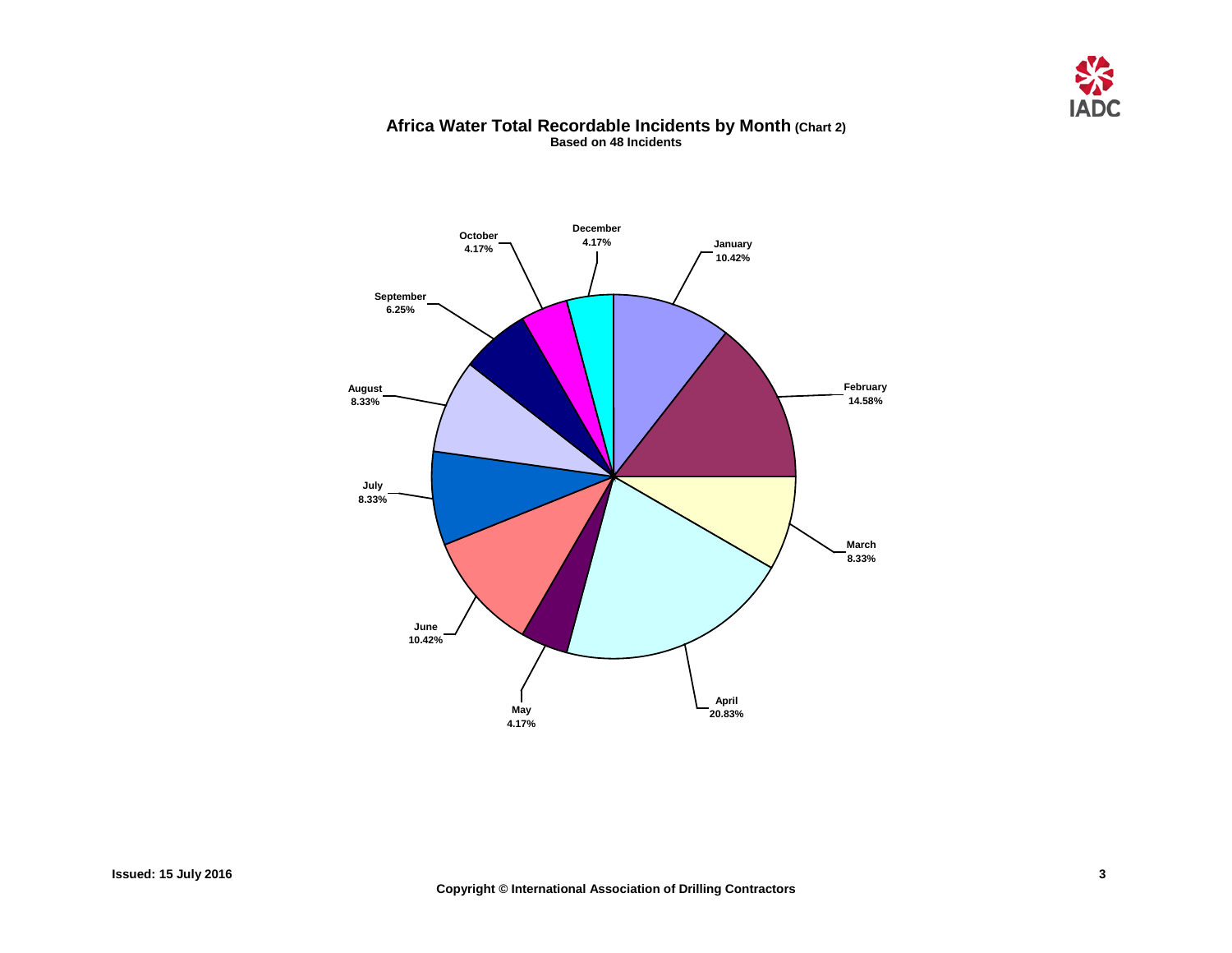

### <span id="page-5-0"></span>**Marine Crew 7.69% Roustabout (Lease Hand) 23.08% Floorman 23.08% Derrickman 7.69% Driller (Asst. Dr.) 7.69% Crane / Forklift Operator 7.69% Superintendent/other Supervisors 7.69% Subsea Engineer 7.69% Toolpusher (Asst.TP, Tourpusher) 7.69%**

#### **Africa Water Total Lost Time Incidents by Occupation (Chart 3) Based on 13 Incidents**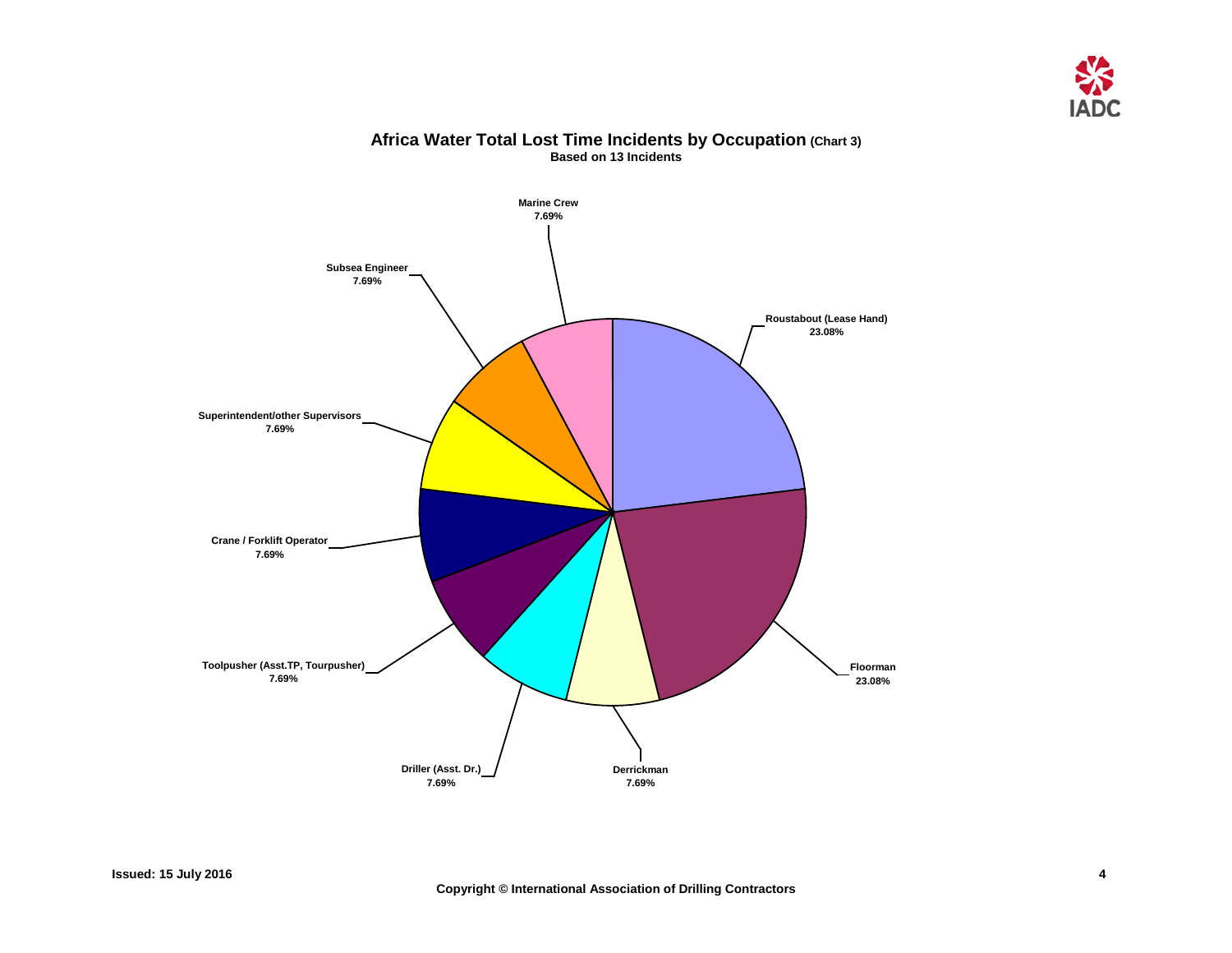

<span id="page-6-0"></span>

#### **Africa Water Total Recordable Incidents by Occupation (Chart 4) Based on 48 Incidents**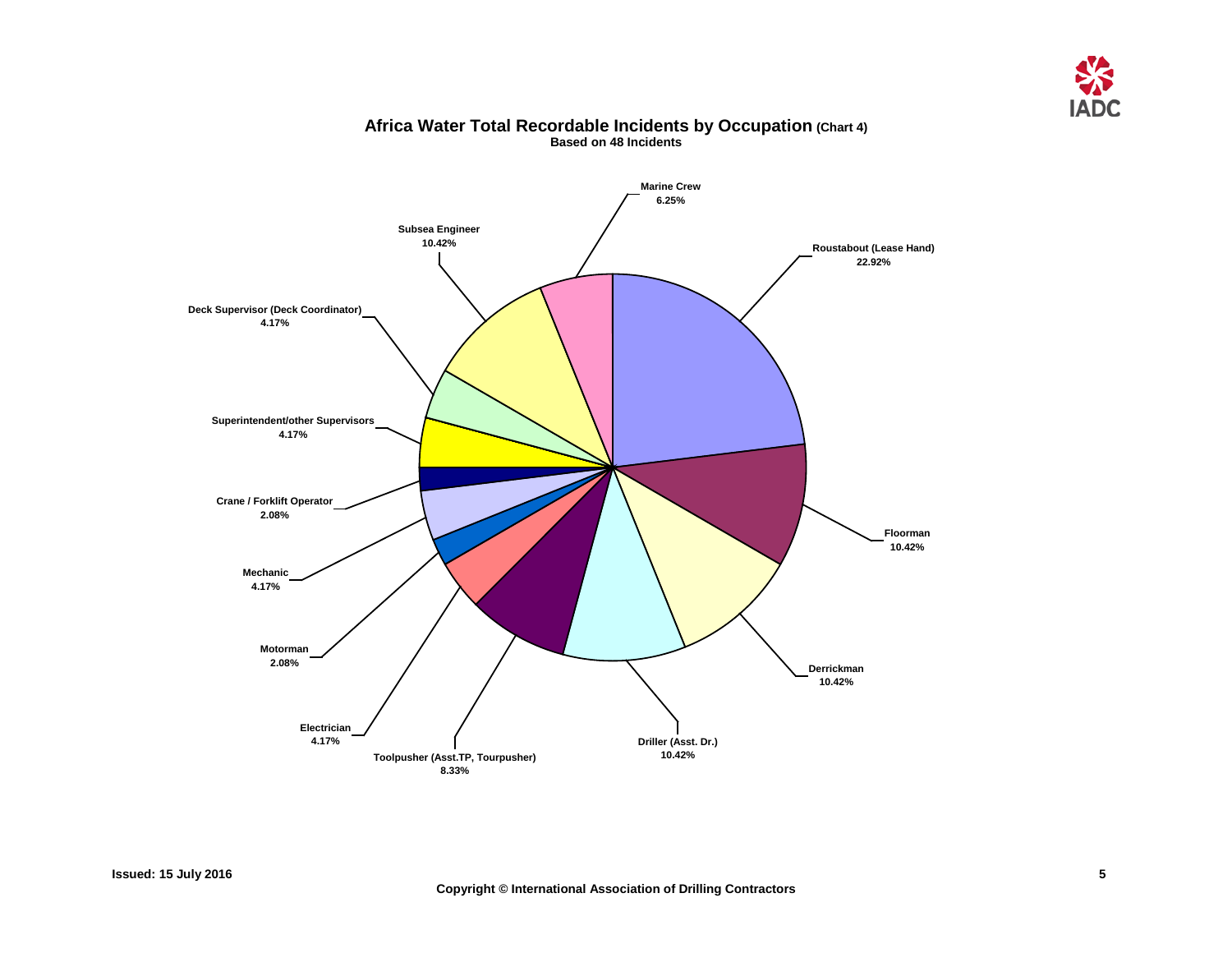

#### **Africa Water Total Lost Time Incidents by Body Part (Chart 5) Based on 13 Incidents**

<span id="page-7-0"></span>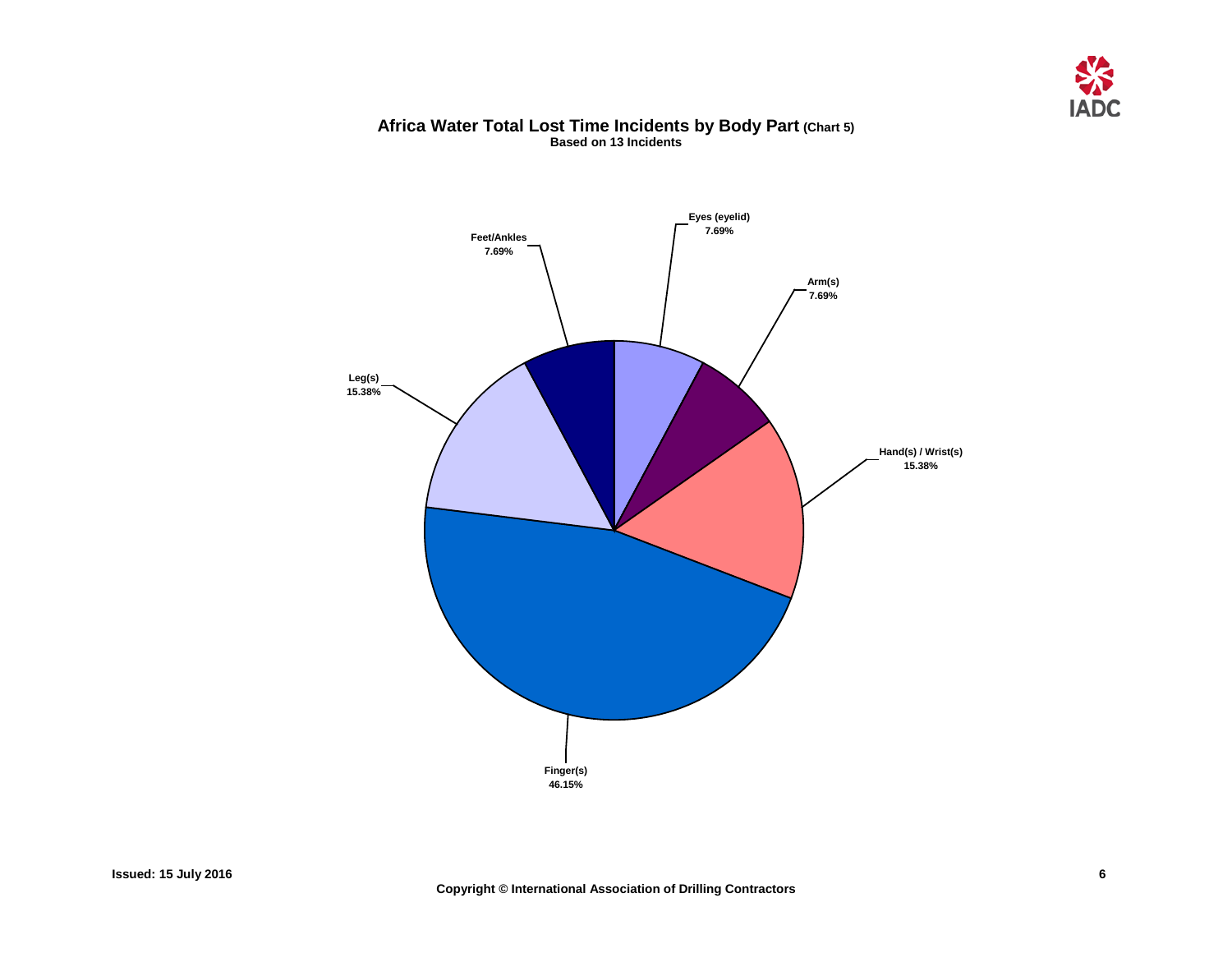

### <span id="page-8-0"></span>**Knee(s)**  $Neck$ **2.08% Feet/Ankles 12.50% Leg(s) 12.50% Finger(s) 37.50% Hand(s) / Wrist(s) 10.42% Arm(s) 2.08% Back 2.08% Head 14.58% Eyes (eyelid) 4.17%**

#### **Africa Water Total Recordable Incidents by Body Part (Chart 6) Based on 48 Incidents**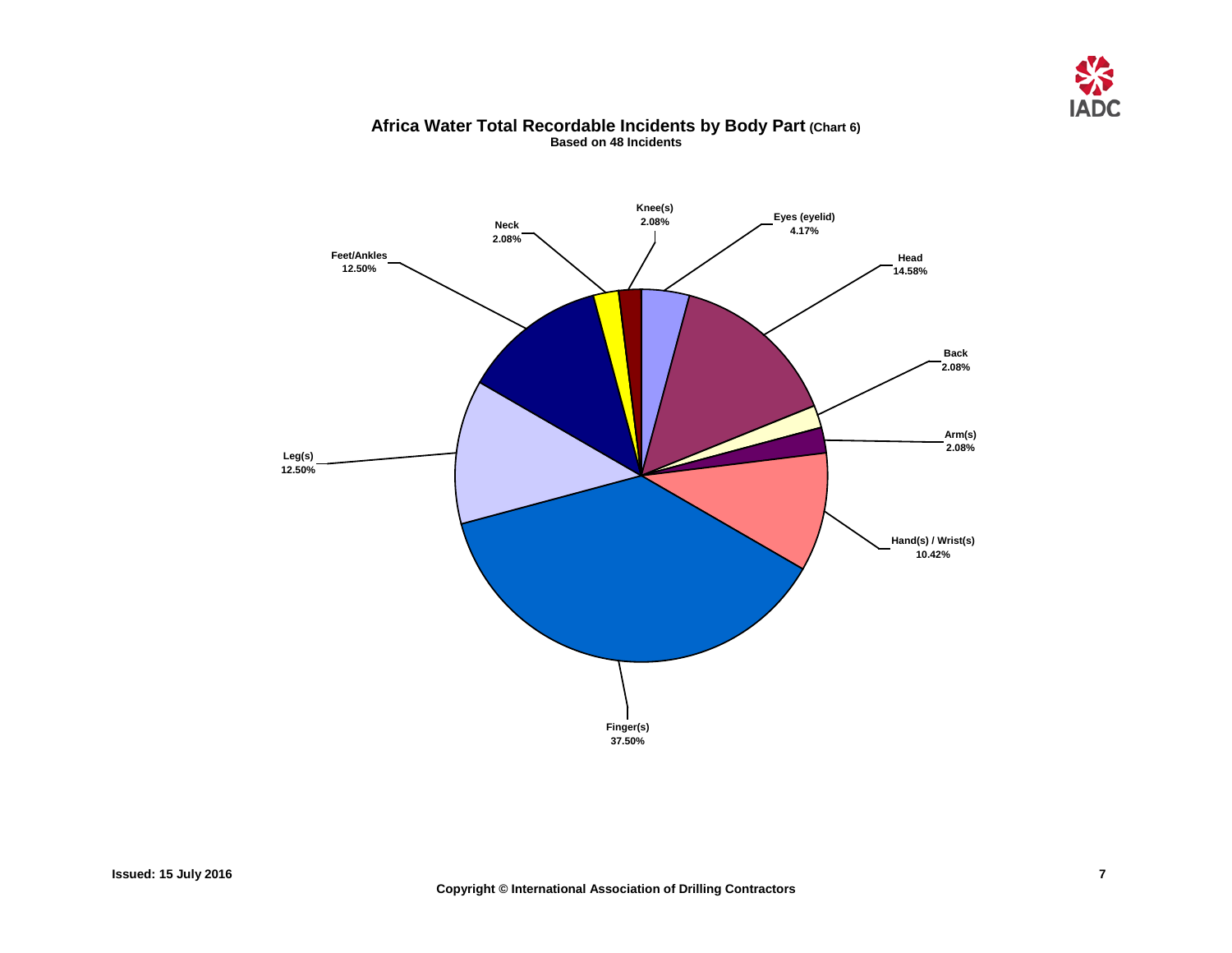

#### **Africa Water Total Lost Time Incidents by Incident Type (Chart 7) Based on 13 Incidents**

<span id="page-9-0"></span>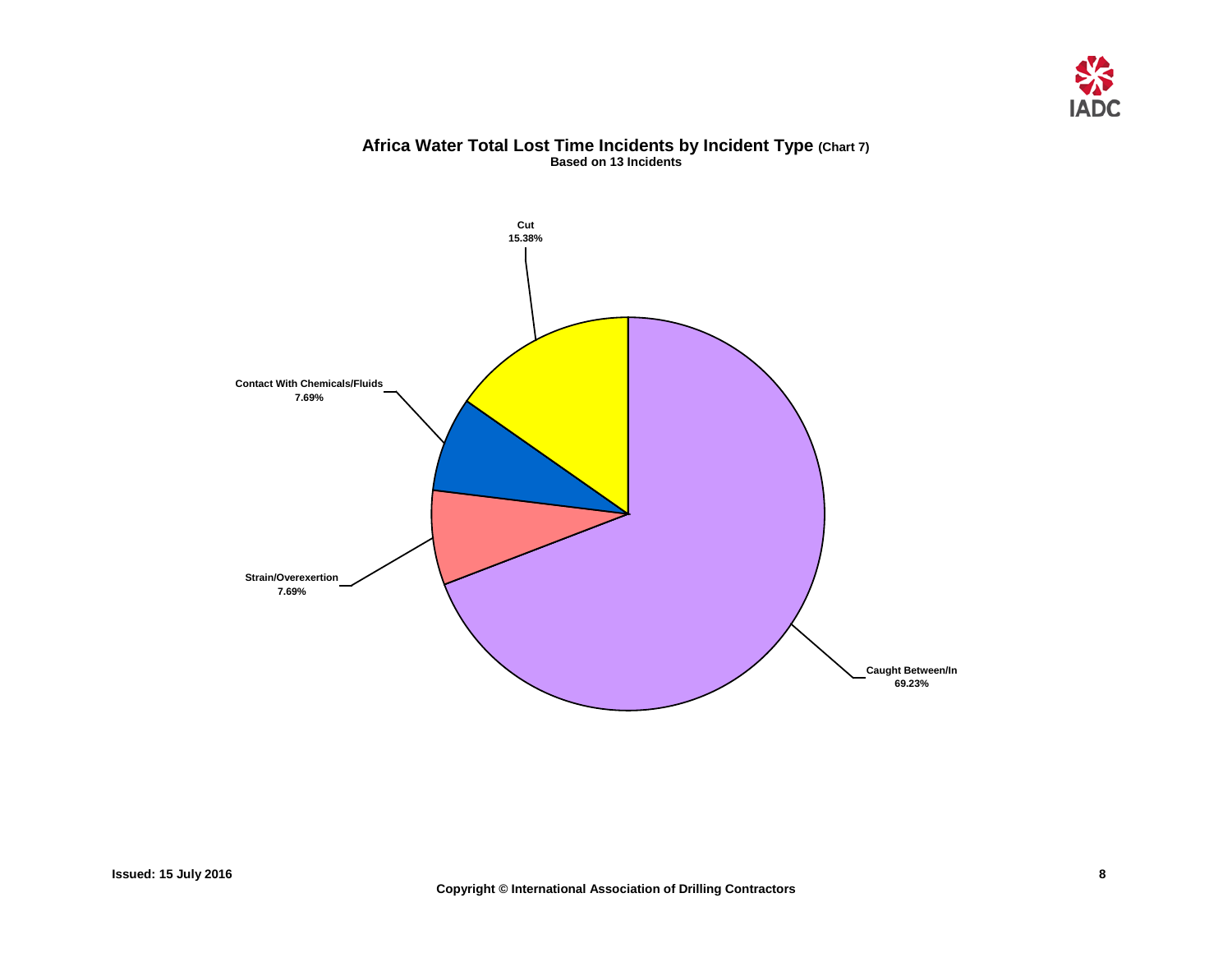

#### **Africa Water Total Recordable Incidents by Incident Type (Chart 8) Based on 48 Incidents**

<span id="page-10-0"></span>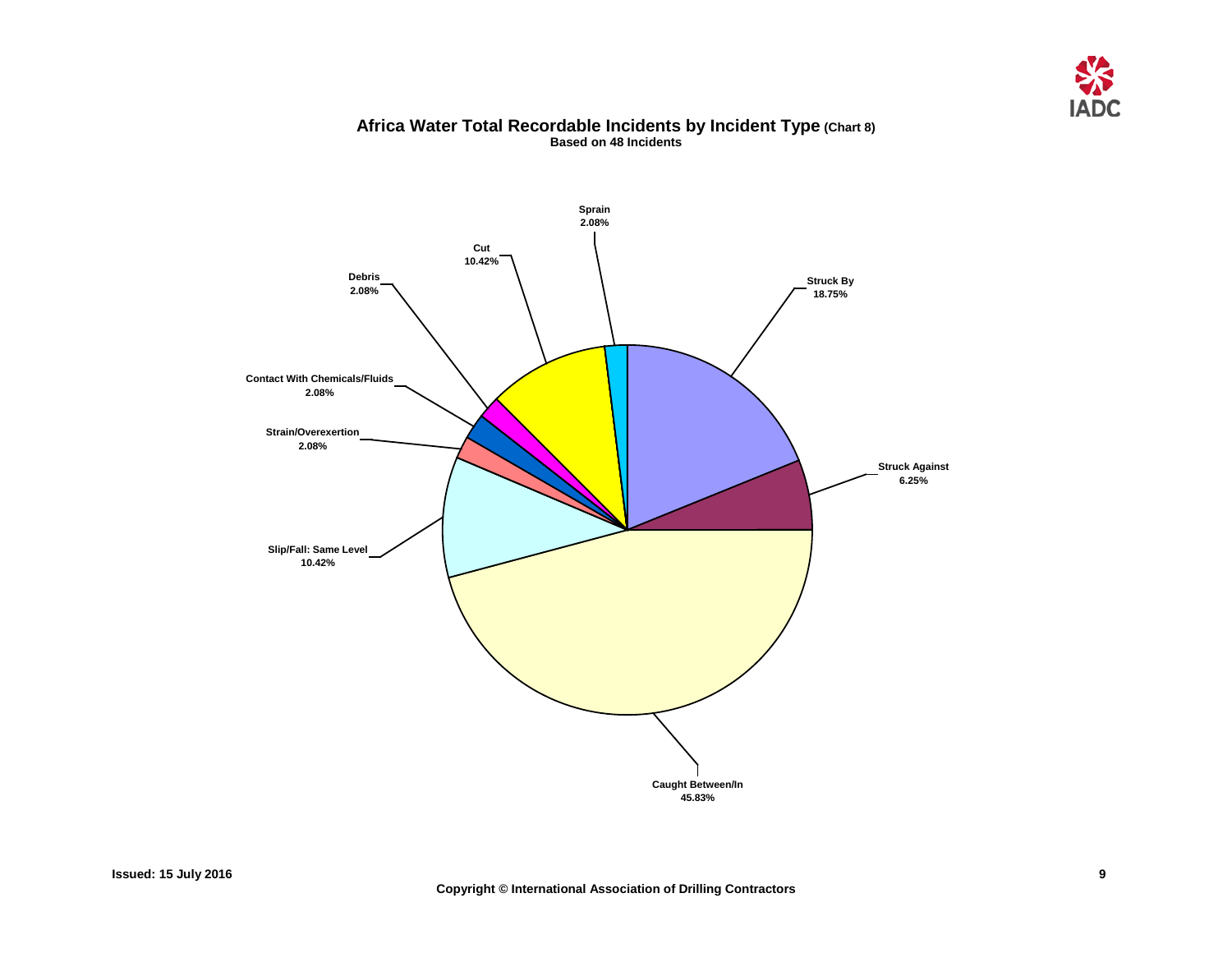

<span id="page-11-0"></span>

#### **Africa Water Total Lost Time Incidents by Equipment (Chart 9) Based on 11 Incidents**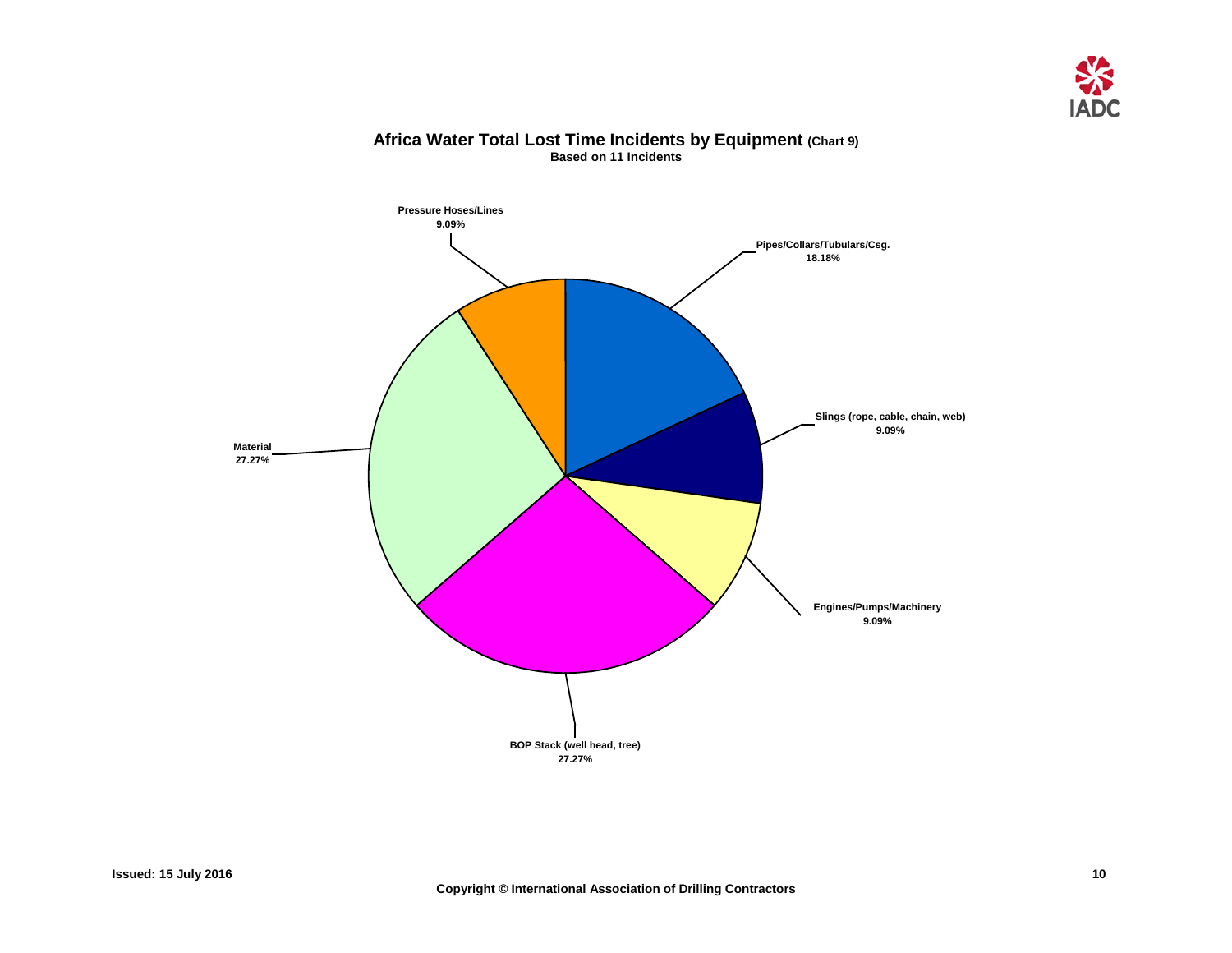

<span id="page-12-0"></span>

#### **Africa Water Total Recordable Incidents by Equipment (Chart 10) Based on 44 Incidents**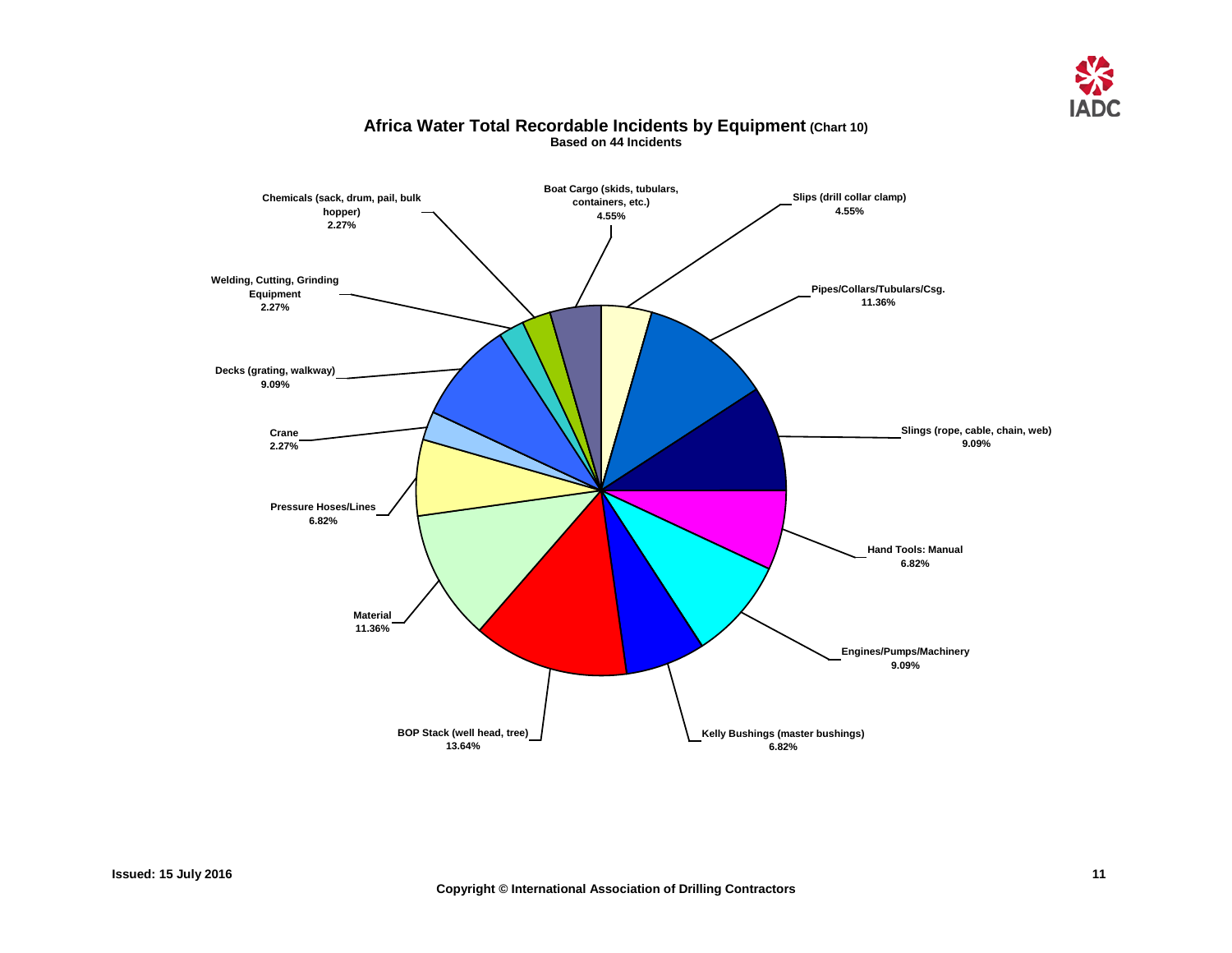

<span id="page-13-0"></span>

#### **Africa Water Total Lost Time Incidents by Operation (Chart 11) Based on 13 Incidents**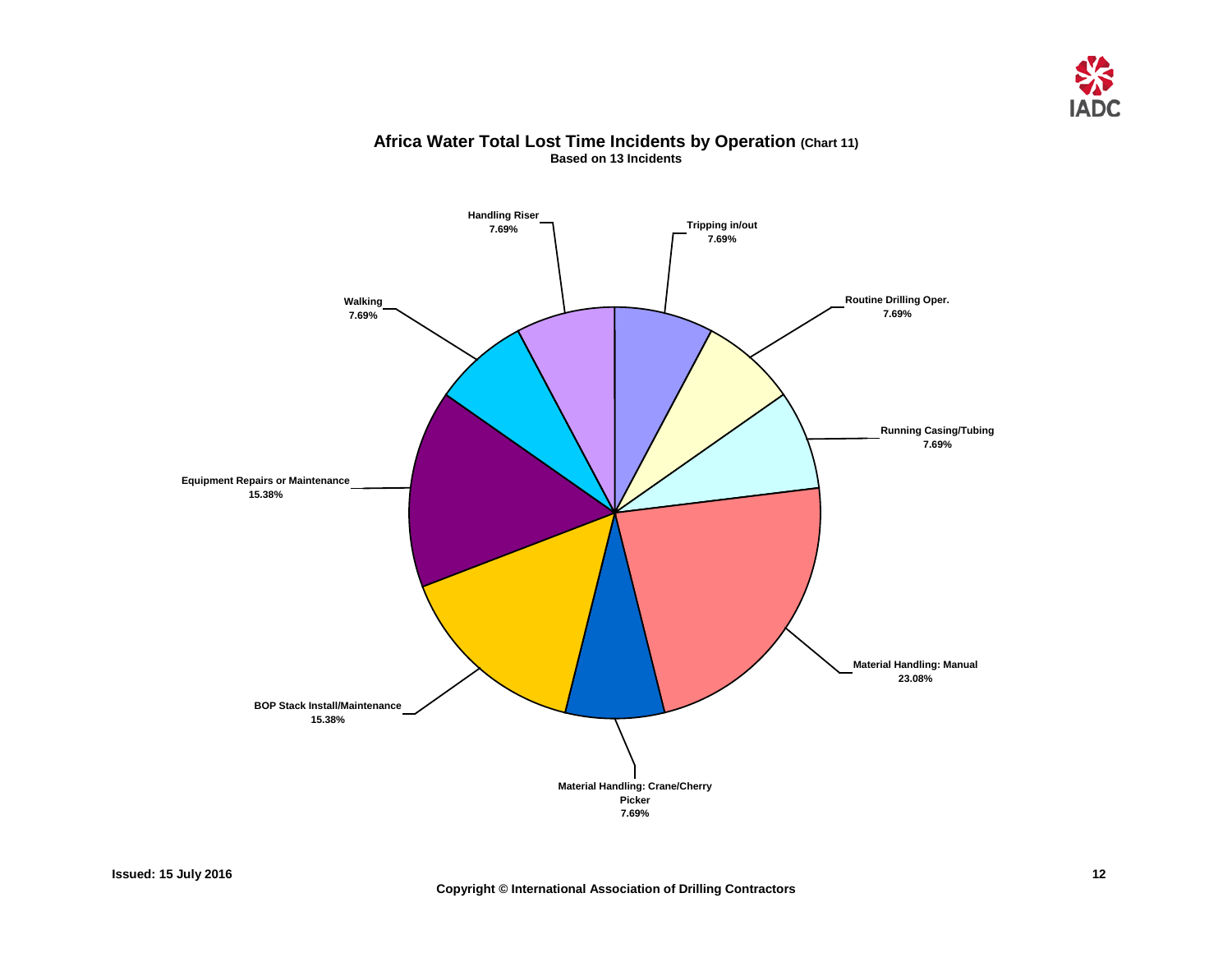

<span id="page-14-0"></span>

#### **Africa Water Total Recordable Incidents by Operation (Chart 12) Based on 48 Incidents**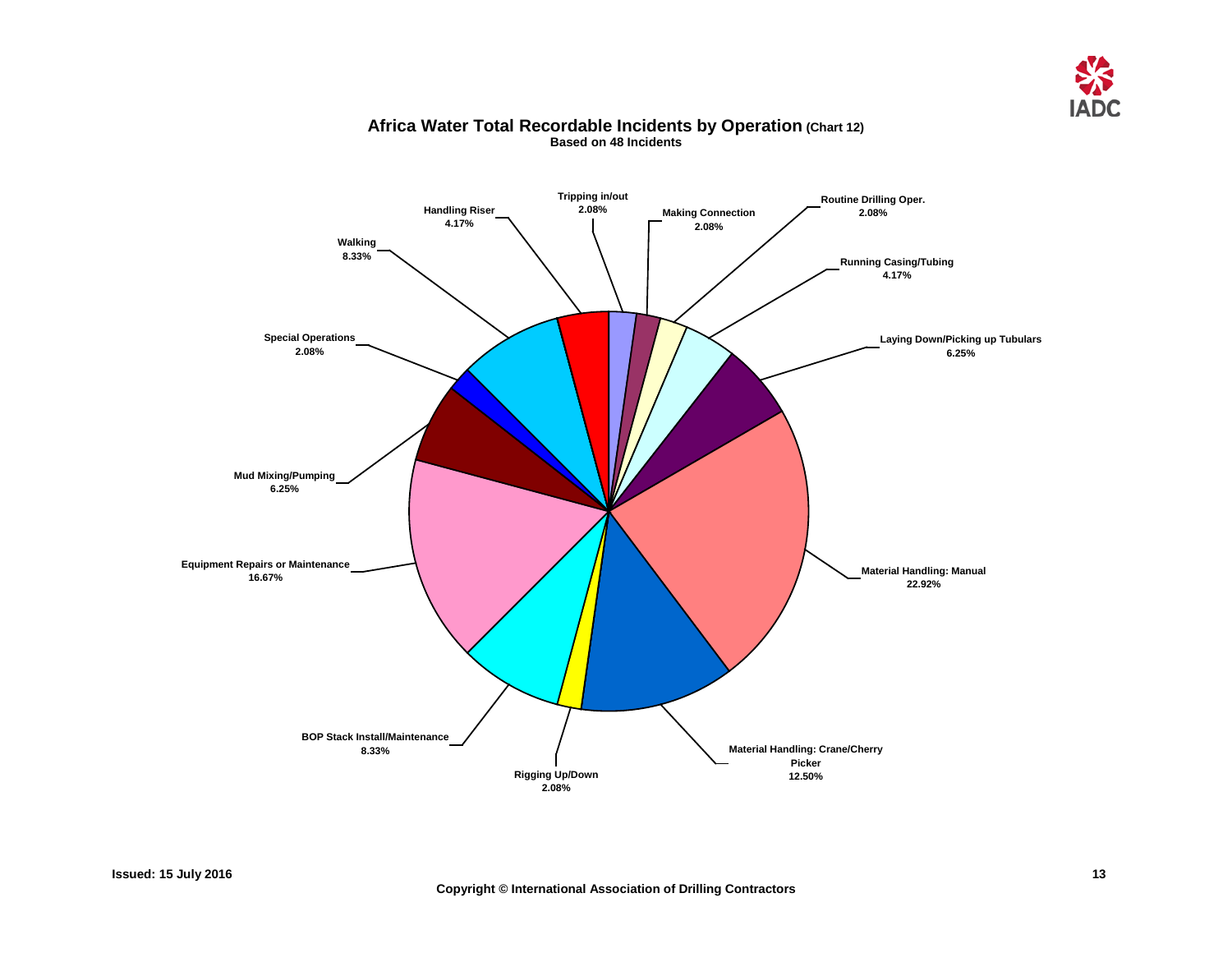

## <span id="page-15-0"></span>**Pipe Rack/Pipe Deck 23.08% Rig Floor Cellar / Sub / Moonpool 7.69% 15.38% Living/Camp Areas/Accommodations 7.69% Rig Pad/Rig Decks 7.69% Derrick/Mast 7.69% Catwalk/V-door 15.38% Work Rooms change, storage, room 7.69% Shale Shaker 7.69%**

#### **Africa Water Total Lost Time Incidents by Location (Chart 13) Based on 13 Incidents**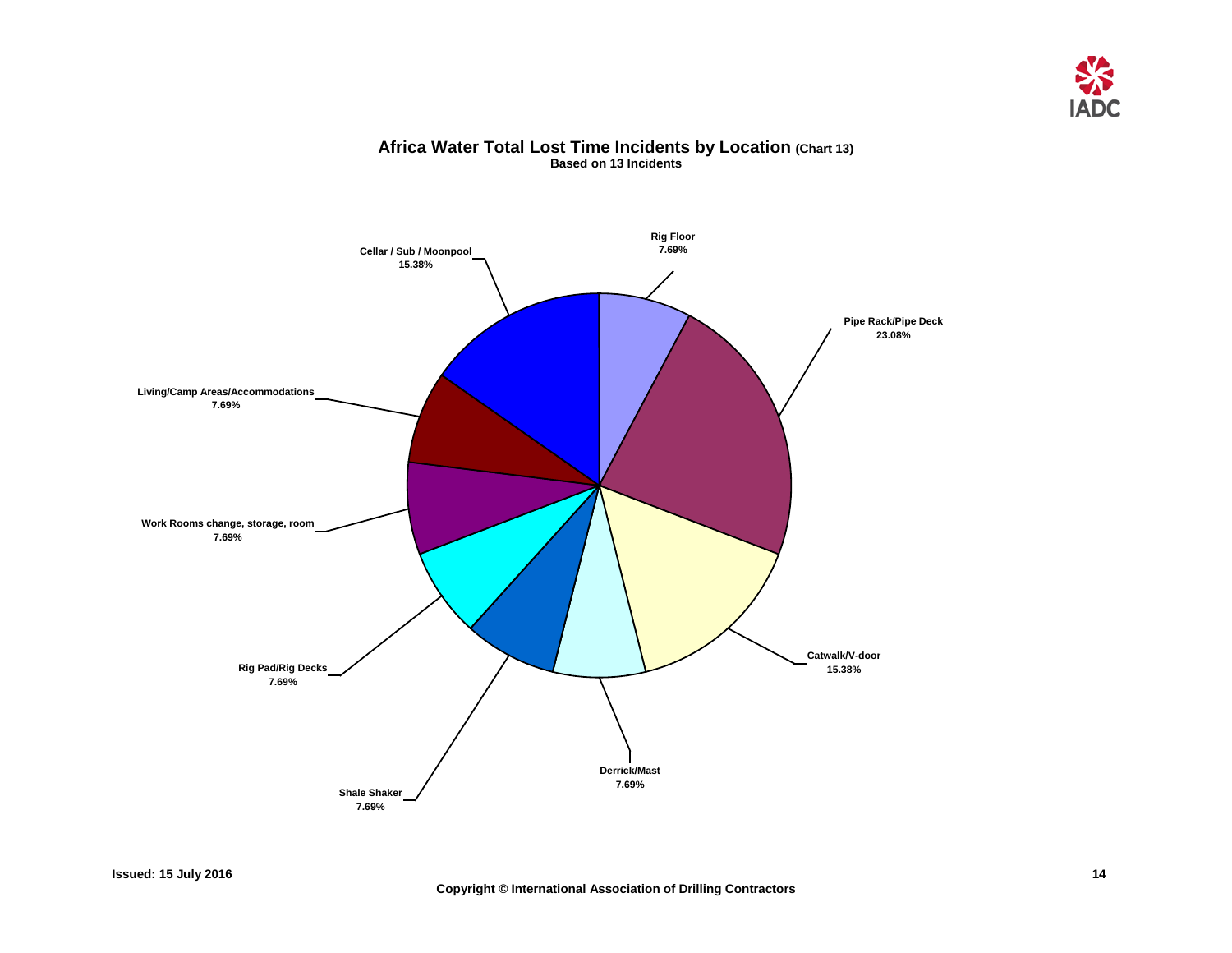

<span id="page-16-0"></span>

#### **Africa Water Total Recordable Incidents by Location (Chart 14) Based on 47 Incidents**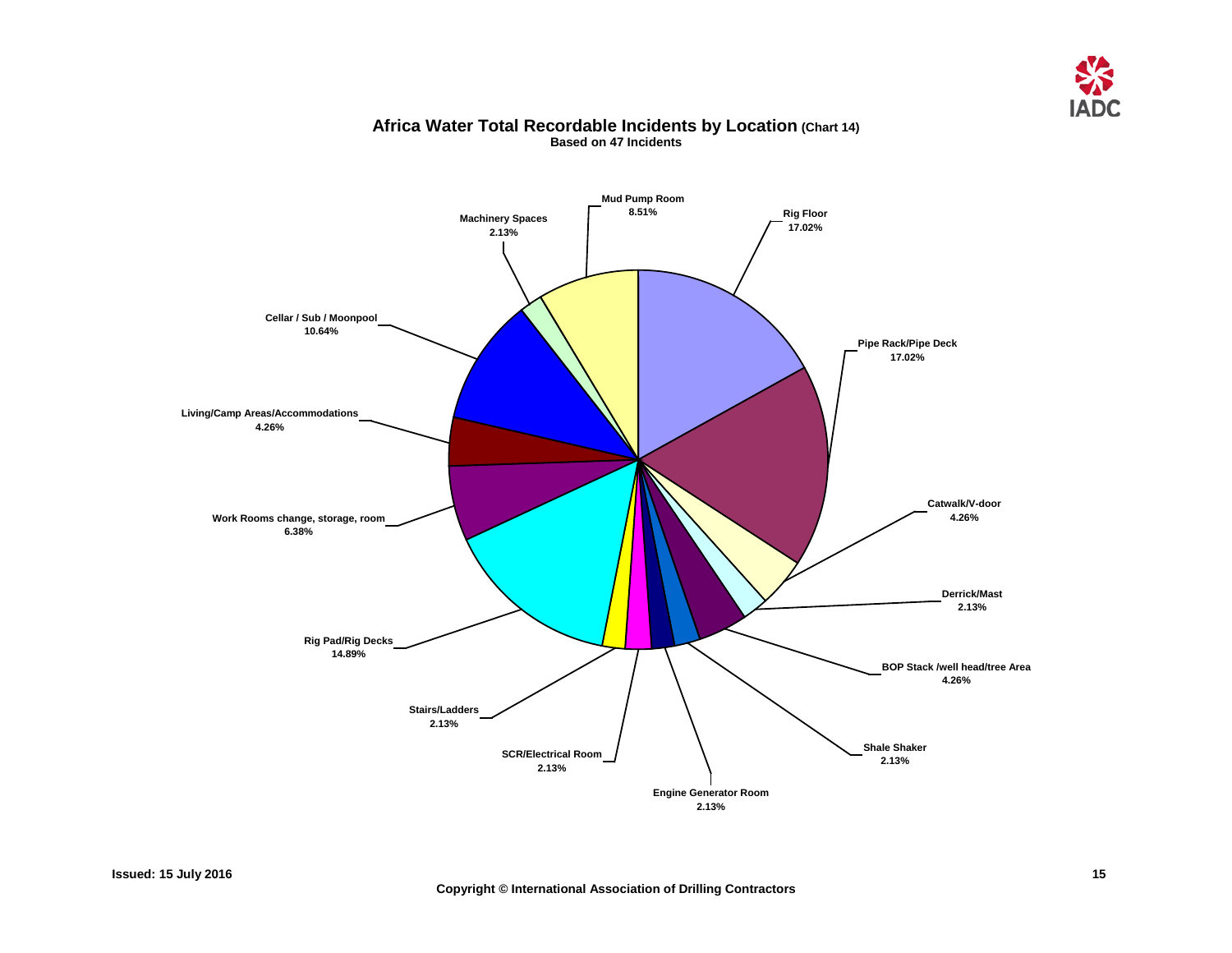

<span id="page-17-0"></span>

#### **Africa Water Total Lost Time Incidents by Time in Service (Chart 15) Based on 13 Incidents**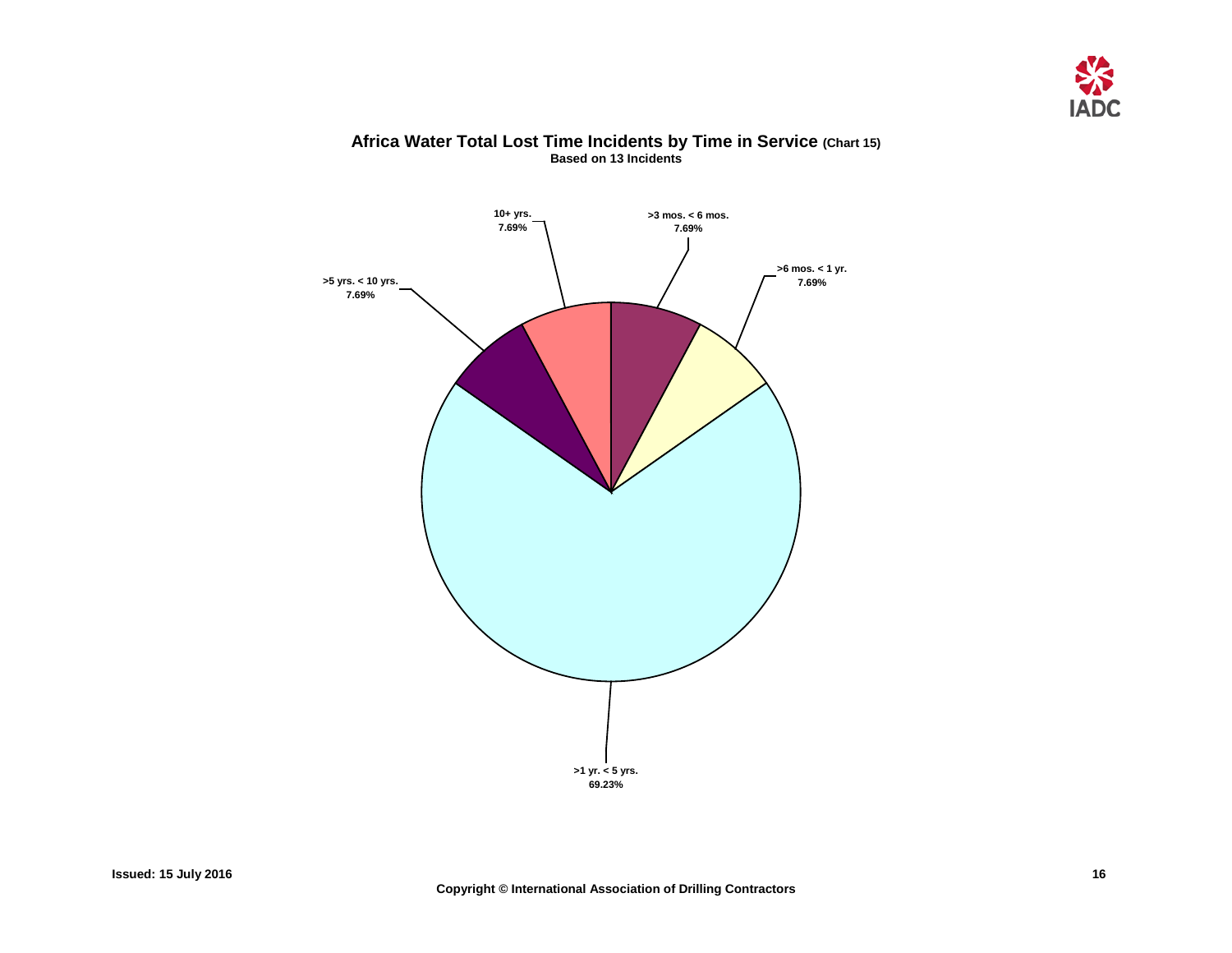

## <span id="page-18-0"></span>**10+ yrs. 10.64% >5 yrs. < 10 yrs. 8.51% >1 yr. < 5 yrs. 53.19% >6 mos. < 1 yr. 14.89% >3 mos. < 6 mos. 6.38% 0 mo. < 3 mos. 6.38%**

#### **Africa Water Total Recordable Incidents by Time in Service (Chart 16) Based on 47 Incidents**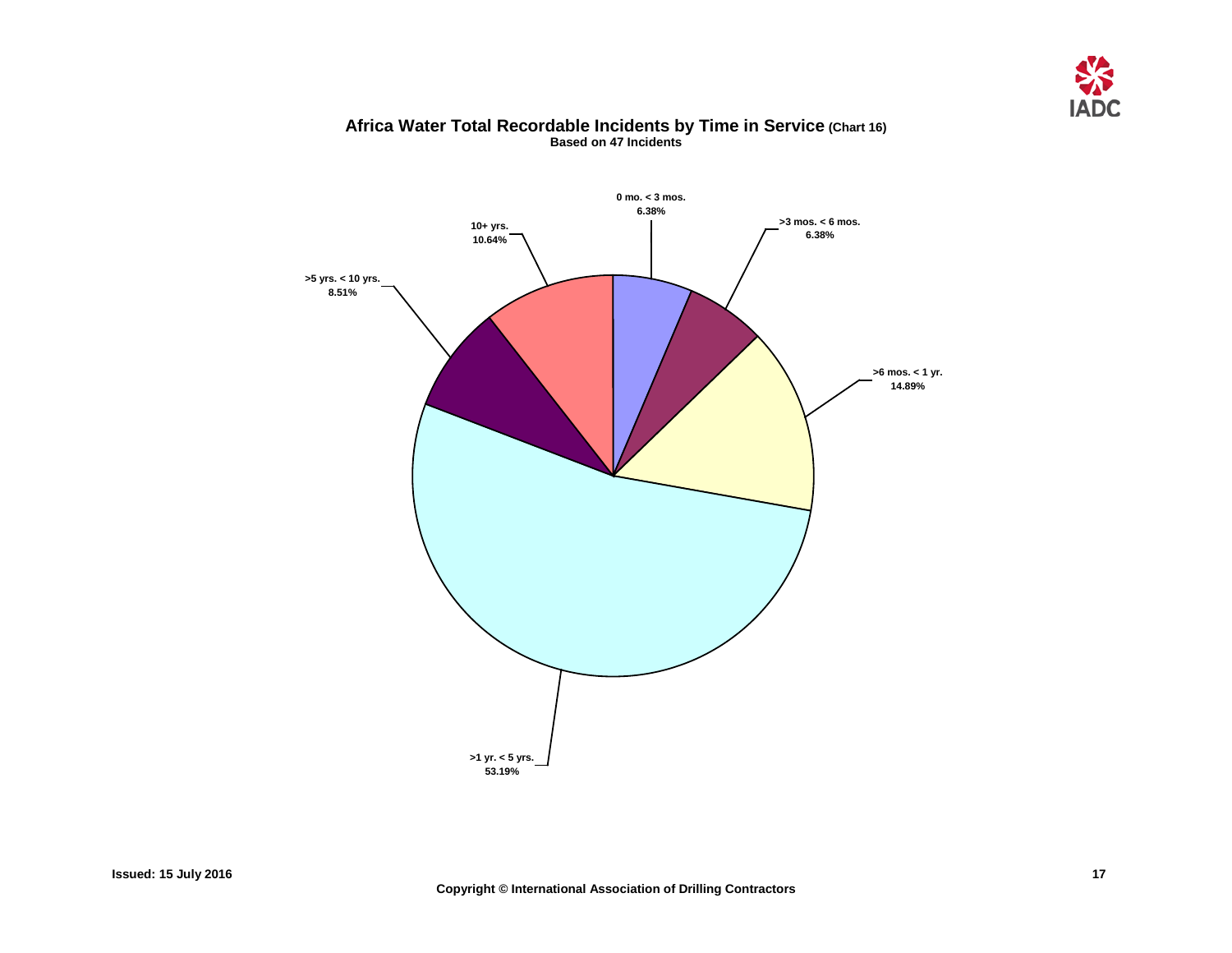

<span id="page-19-0"></span>

#### **Africa Water Total Lost Time Incidents by Time of Day (Chart 17) Based on 13 Incidents**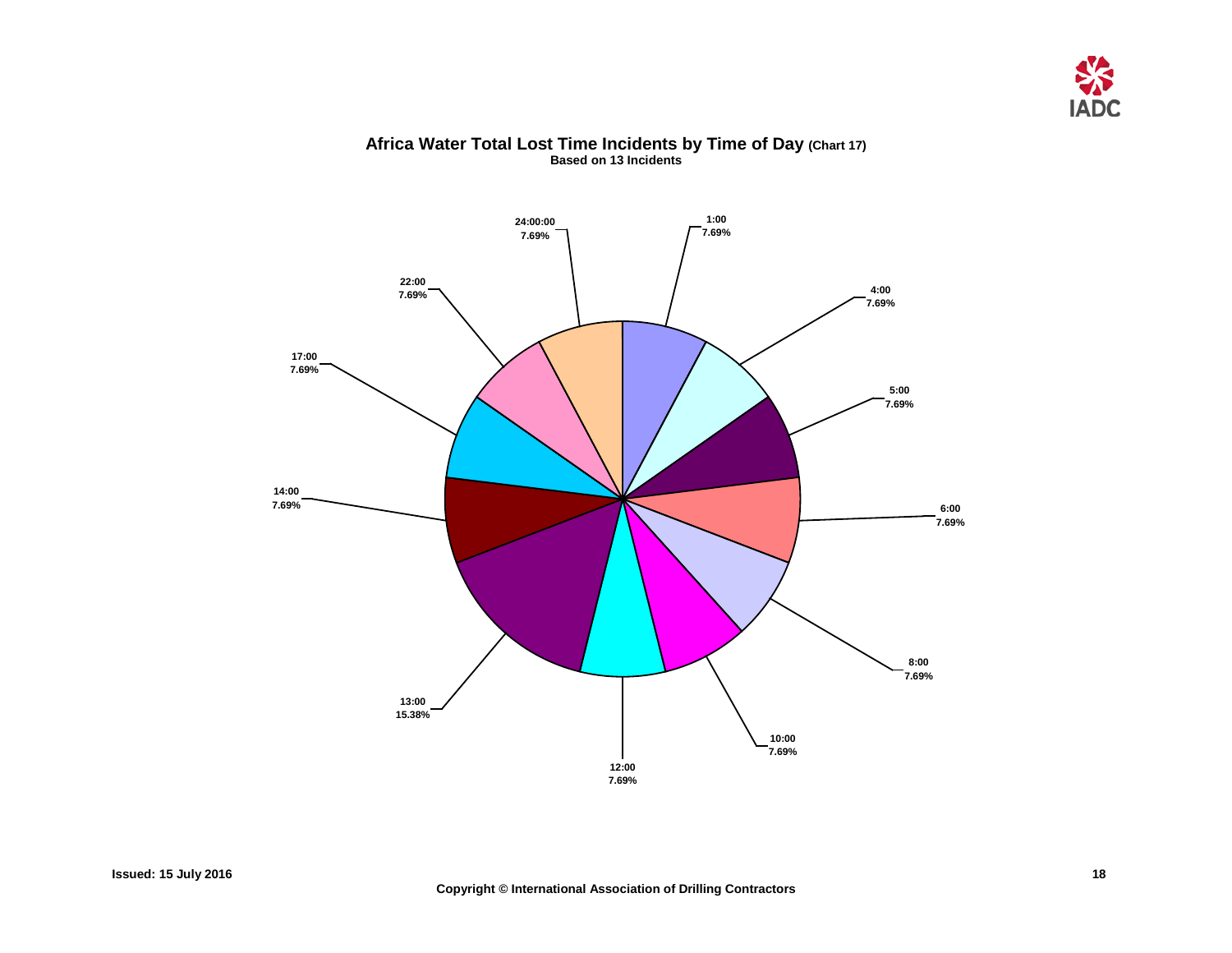

<span id="page-20-0"></span>

#### **Africa Water Total Recordable Incidents by Time of Day (Chart 18) Based on 46 Incidents**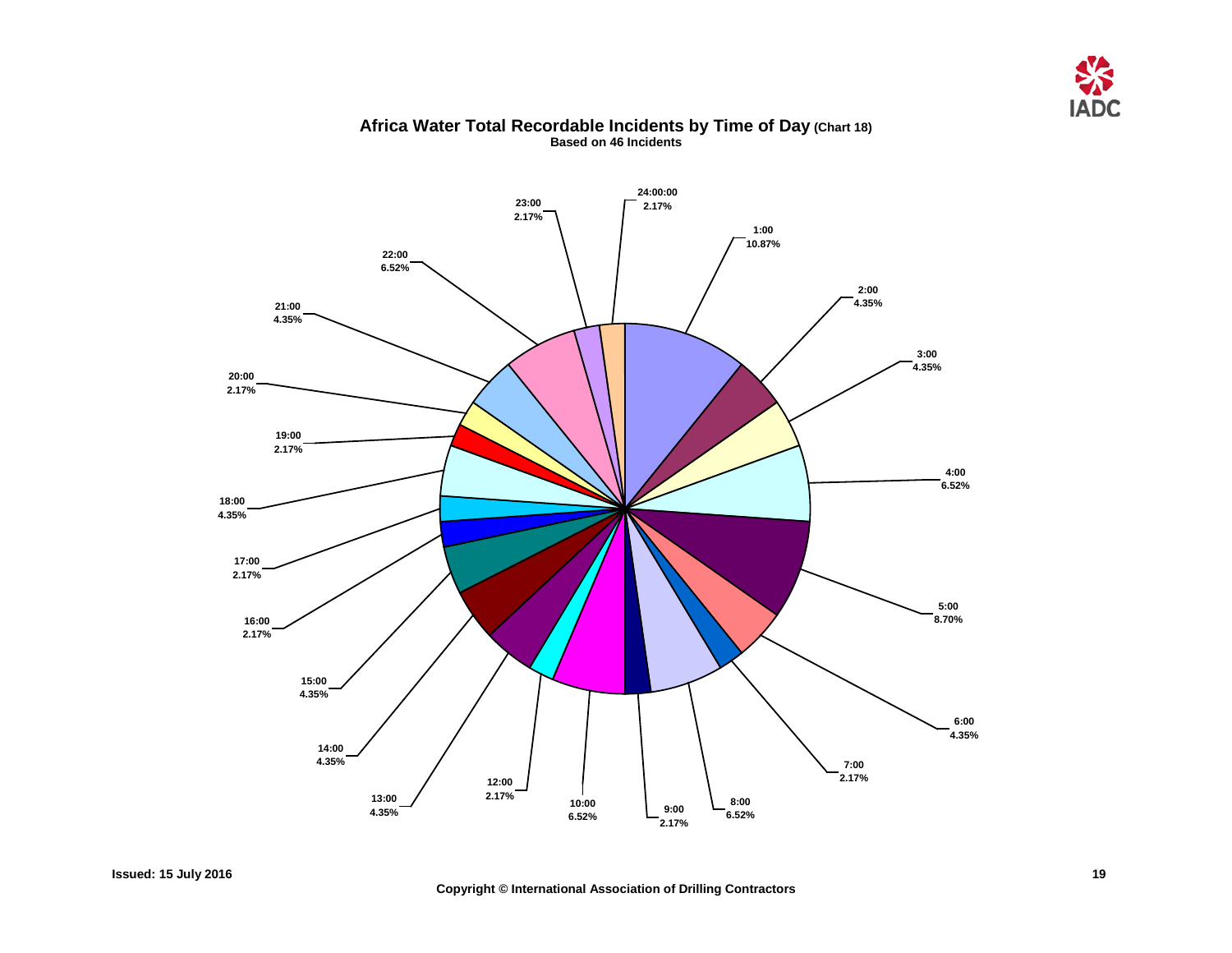

#### **Africa Water Total Lost Time Incidents by Age (Chart 19) Based on 13 Incidents**